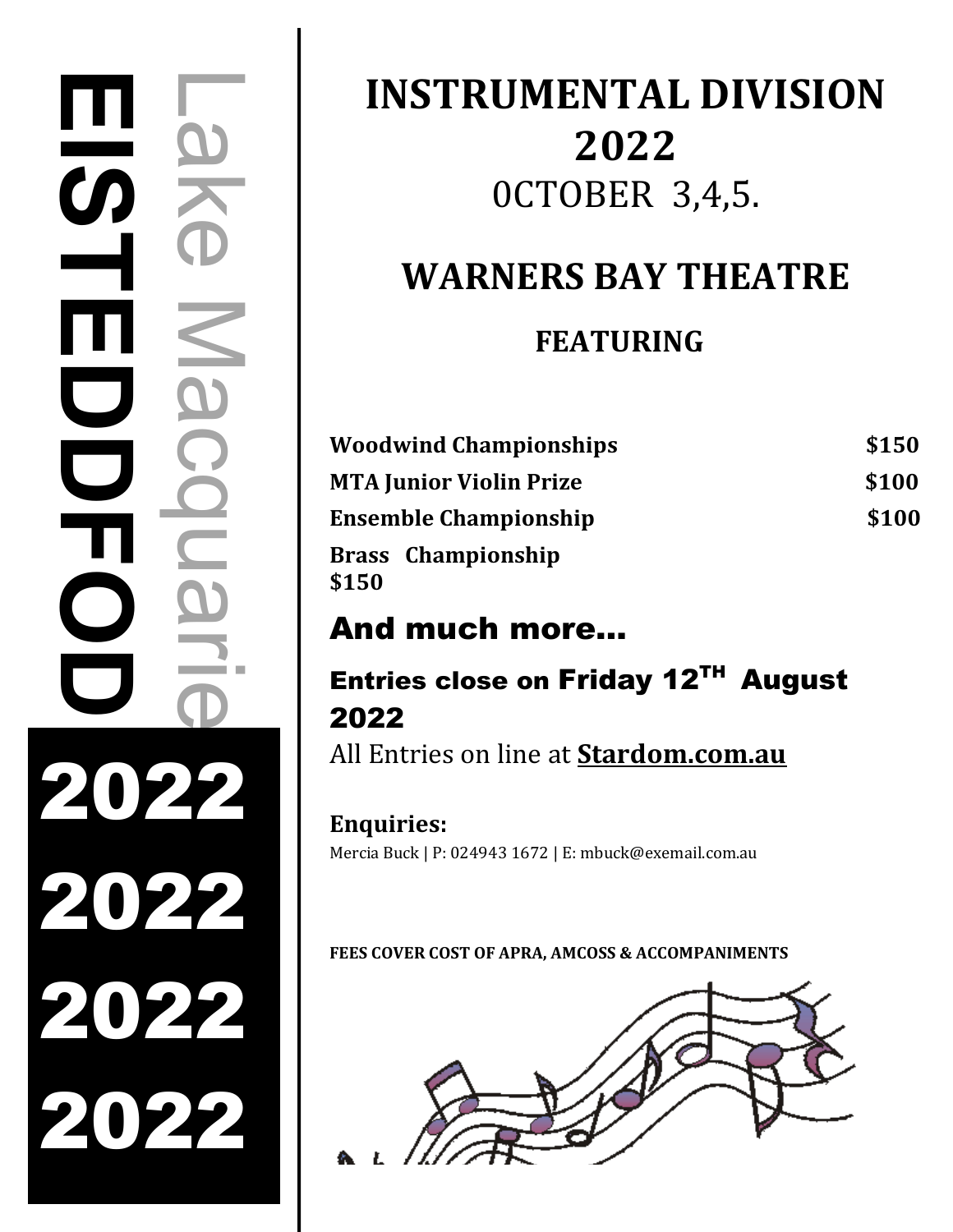# **Strings, Woodwind Brass & Ensemble Divisions**

## Convenor: Mercia Buck (mbuck@exemail.com.au or Phone 4943 1672)

- 1. Piano accompaniment for the selected work is compulsory unless the work was specifically written for solo performance without accompaniment. The entrant must note whether they require the Official Accompanist.
- 2. Pieces must not be presented more than once in any section.
- 3. If there are insufficient entries in a section, the committee reserves the right to combine sections.

# Strings

#### **Peter Coombes String Championship**

|  | <b>Section No:</b> | 500 | 10 Year and under |
|--|--------------------|-----|-------------------|
|--|--------------------|-----|-------------------|

| <b>Entry Fee:</b> | \$12 | <b>First Prize \$50</b> |  |
|-------------------|------|-------------------------|--|
|                   |      |                         |  |

**Sponsored by:** Peter Coombes

1. Own choice of any two contrasting pieces to be performed consecutively.

2. Competitors must compete in two other sections.

#### **Chin Hwi Ang Championship**

| 501          | 12 years and under       |
|--------------|--------------------------|
| \$10         | <b>Time Limit: 8 min</b> |
| \$75         |                          |
| Chin Hwi Ang |                          |
|              |                          |

1. Own choice of any two contrasting pieces. Entrant is required to play an orchestral string instrument.

2. Competitors must compete in two other sections

#### **M.T.A. Newcastle Branch Junior String Championship**

| <b>Section No:</b>      | 502                         | 16 years and under       |
|-------------------------|-----------------------------|--------------------------|
| <b>Entry Fee:</b>       | \$12                        | <b>First Prize \$100</b> |
| <b>Total time limit</b> | 15 min                      |                          |
| Sponsored by:           | Music Teacher's Association |                          |

1. Movement from a Baroque Work.

- 2. Own choice of contrasting work.
- 3. To enter either of these sections in the "Music Teacher's Association Junior Violin Championship", a competitor must have entered at least two other sections in the Junior Strings Division within the corresponding (or older ) age group.

#### **Adult Students String Solo**

.

**Section No:** 503A Adults 18 years and over **Entry Fee:** \$12

**Total time limit:** 5 min

Restricted to adult students, beginners to grade 3. Own choice of any work.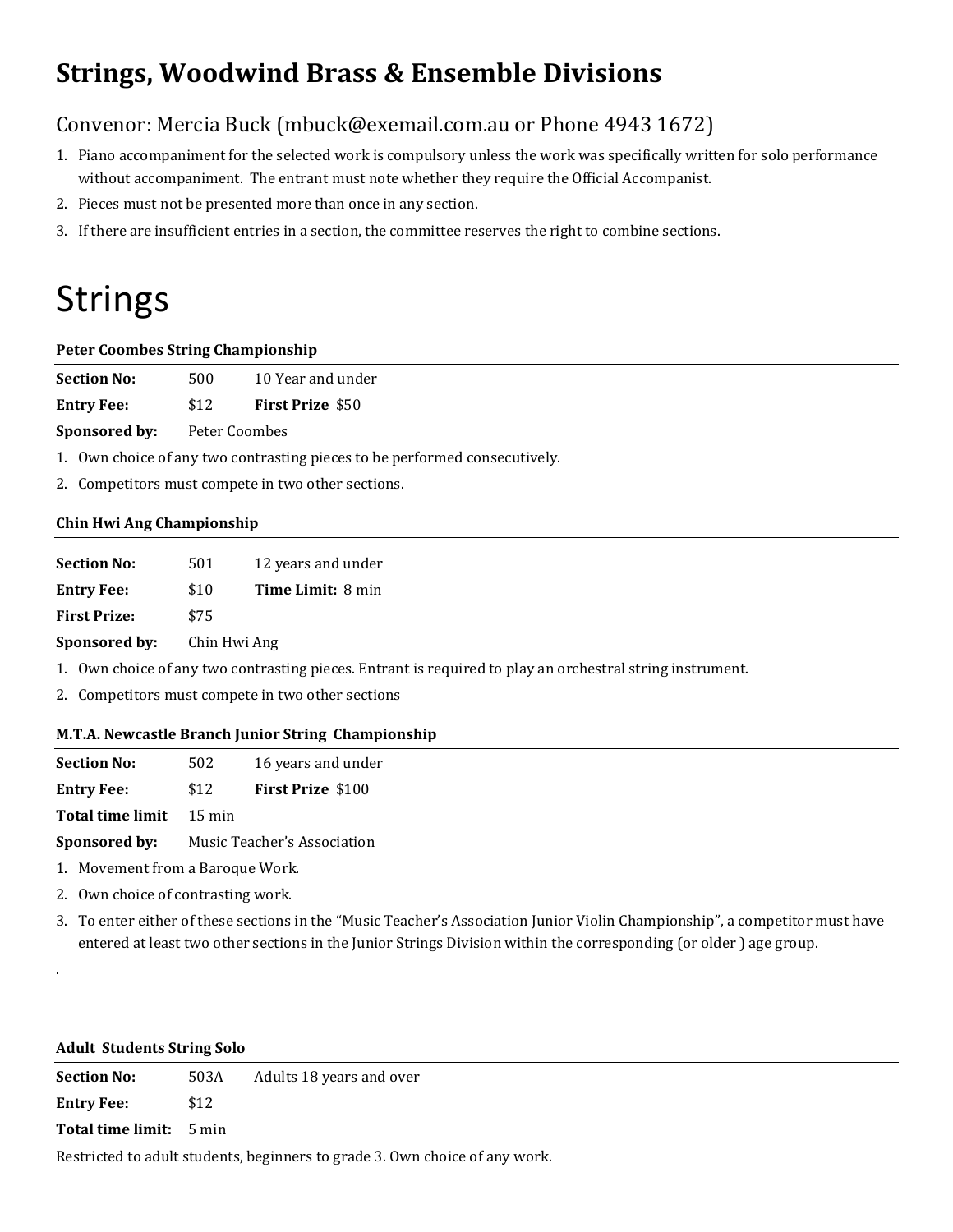#### **ORCHESTRAL STRING / GUITAR SOLO**

| <b>Section No:</b> | 504             | Open Age                   |
|--------------------|-----------------|----------------------------|
| <b>Section No:</b> | 505             | 8 years and under (Medal)  |
|                    | 506             | 10 years and under (Medal) |
|                    | 507             | 12 years and under (Medal) |
|                    | 508             | 14 years and under (Medal) |
|                    | 509             | 16 years and under (Medal) |
|                    | 510             | 18 years and under (Medal) |
| <b>Entry Fee:</b>  | \$12            |                            |
| <b>Time Limit:</b> | $5 \text{ min}$ |                            |

Own choice of any single classical genre piece.

#### **ORCHESTRAL STRING** / **SOLO**

| <b>Section No:</b> | 511             | Open Age                   |
|--------------------|-----------------|----------------------------|
|                    | 512             | 8 years and under (Medal)  |
|                    | 513             | 10 years and under (Medal) |
|                    | 514             | 12 years and under (Medal) |
|                    | 515             | 14 years and under (Medal) |
|                    | 516             | 16 years and under (Medal) |
|                    | 517             | 18 years and under (Medal) |
| <b>Entry Fee:</b>  | \$12            |                            |
| Time Limit:        | $5 \text{ min}$ |                            |

Own choice of any single movement from a sonata, sonatina, or concerto.

#### **ORCHESTRAL STRING SOLO**

| <b>Section No:</b> | 518             | Open Age                   |
|--------------------|-----------------|----------------------------|
|                    | 519             | 8 years and under (Medal)  |
|                    | 520             | 10 years and under (Medal) |
|                    | 521             | 12 years and under (Medal) |
|                    | 522             | 14 years and under (Medal) |
|                    | 523             | 16 years and under (Medal) |
|                    | 524             | 18 years and under (Medal) |
| <b>Entry Fee:</b>  | \$12            |                            |
| <b>Time Limit:</b> | $5 \text{ min}$ |                            |

Own choice of work from the Baroque period.

#### **ORCHESTRAL STRING SOLO**

| Section No: | 525 | Open Age                  |
|-------------|-----|---------------------------|
|             | 526 | 8 years and under (Medal) |

| 527 |     | 10 years and under (Medal) |
|-----|-----|----------------------------|
|     | 528 | 12 years and under (Medal) |
|     | 529 | 14 years and under (Medal) |
|     | 530 | 16 years and under (Medal) |
| 531 |     | 18 years and under (Medal) |
|     |     |                            |

**Entry Fee**: \$12

**Time Limit:** 5 min.

Own choice of work from the Classical Period

#### **ORCHESTRAL STRING SOLO**

| <b>Section No:</b> | 532             | Open Age                   |
|--------------------|-----------------|----------------------------|
|                    | 533             | 8 years and under (Medal)  |
|                    | 534             | 10 years and under (Medal) |
|                    | 535             | 12 years and under (Medal) |
|                    | 536             | 14 years and under (Medal) |
|                    | 537             | 16 years and under (Medal) |
|                    | 538             | 18 years and under (Medal) |
| <b>Entry Fee:</b>  | \$12            |                            |
| Time Limit:        | $5 \text{ min}$ |                            |

Own choice of work from the Romantic Period.

#### **ORCHESTRAL STRING SOLO Folk Tune**

| <b>Section No:</b> | 539   | Open Age                   |
|--------------------|-------|----------------------------|
|                    | 540   | 8 years and under (Medal)  |
|                    | 541   | 10 years and under Medal)  |
|                    | 542   | 12 years and under (Medal) |
|                    | 543   | 14 years and under (Medal) |
|                    | 544   | 16 years and under (Medal) |
|                    | 545   | 18 years and under (Medal) |
| <b>Entry Fee:</b>  | \$12  |                            |
| <b>Time Limit:</b> | 5 min |                            |

Own choice of any single Folk Tune piece.

#### **STRING DUET**

| <b>Section No:</b> | 546             | 12 years and under (Medal) |
|--------------------|-----------------|----------------------------|
|                    | 547             | 16 years and under (Medal) |
|                    | 548             | Open Age (Medal)           |
| <b>Entry Fee:</b>  | \$18            |                            |
| Time Limit:        | $5 \text{ min}$ |                            |

Own choice of any single (classical) piece. Entrants are required to play an orchestral string instrument.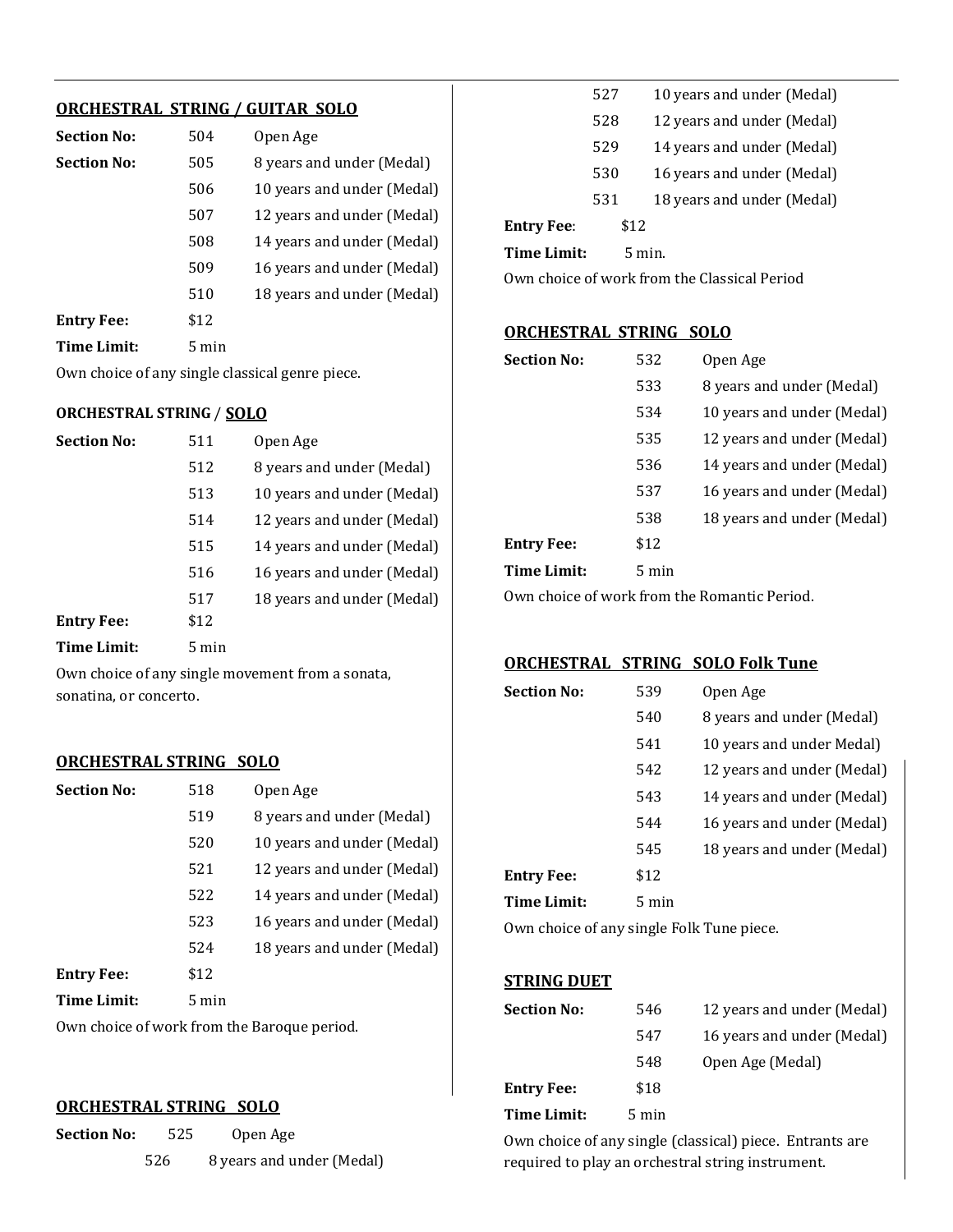#### **20TH & 21ST CENTURY ORCHESTRAL STRING SOLO**

| <b>Section No:</b> | 549             | Open Age                   |
|--------------------|-----------------|----------------------------|
|                    | 550             | 8 years and under (Medal)  |
|                    | 551             | 10 years and under (Medal) |
|                    | 552             | 12 years and under (Medal) |
|                    | 553             | 14 years and under (Medal) |
|                    | 554             | 16 years and under (Medal) |
|                    | 555             | 18 years and under (Medal) |
| <b>Entry Fee:</b>  | \$12            |                            |
| <b>Time Limit:</b> | $5 \text{ min}$ |                            |

Own choice of any single piece by a twentieth or twenty first century composer. ('This includes a theme from stage or screen and jazz.) Accompanist on CD or Tape allowed.

#### **STRING ENSEMBLE**

Section No: 556 Open Age **Entry Fee:** \$20

**Time Limit:** 10 min

- 1. Own choice of any two (contrasting) pieces. To be performed consecutively.
- 2. A minimum of 4 players.

3. A single entry form is to be submitted for the ensemble detailing each player's name.

#### **RESTRICTED STRING SOLO**

Restriction applies to competitors who have never won first prize in this age group.

**Section No:** 700 8 years and under (Medal) 701 10 years and under (Medal) 702 12 years and under (Medal) 703 14 years and under (Medal) 704 16 years and under (Medal) 705 18 years and under (Medal)

# **WOODWIND DIVISION**

# **(Must be an orchestral woodwind instrument)**

**Entry Fee:** \$12 **Time Limit:** 5 min

# **MAKE SURE YOU CONTACT THE OFFICIAL ACCOMPANIST & ARRANGE REHEARSALS WHEN YOU RECEIVE THE OFFICIAL PROGRAM.**

**WOODWIND CHAMPIONSHIP**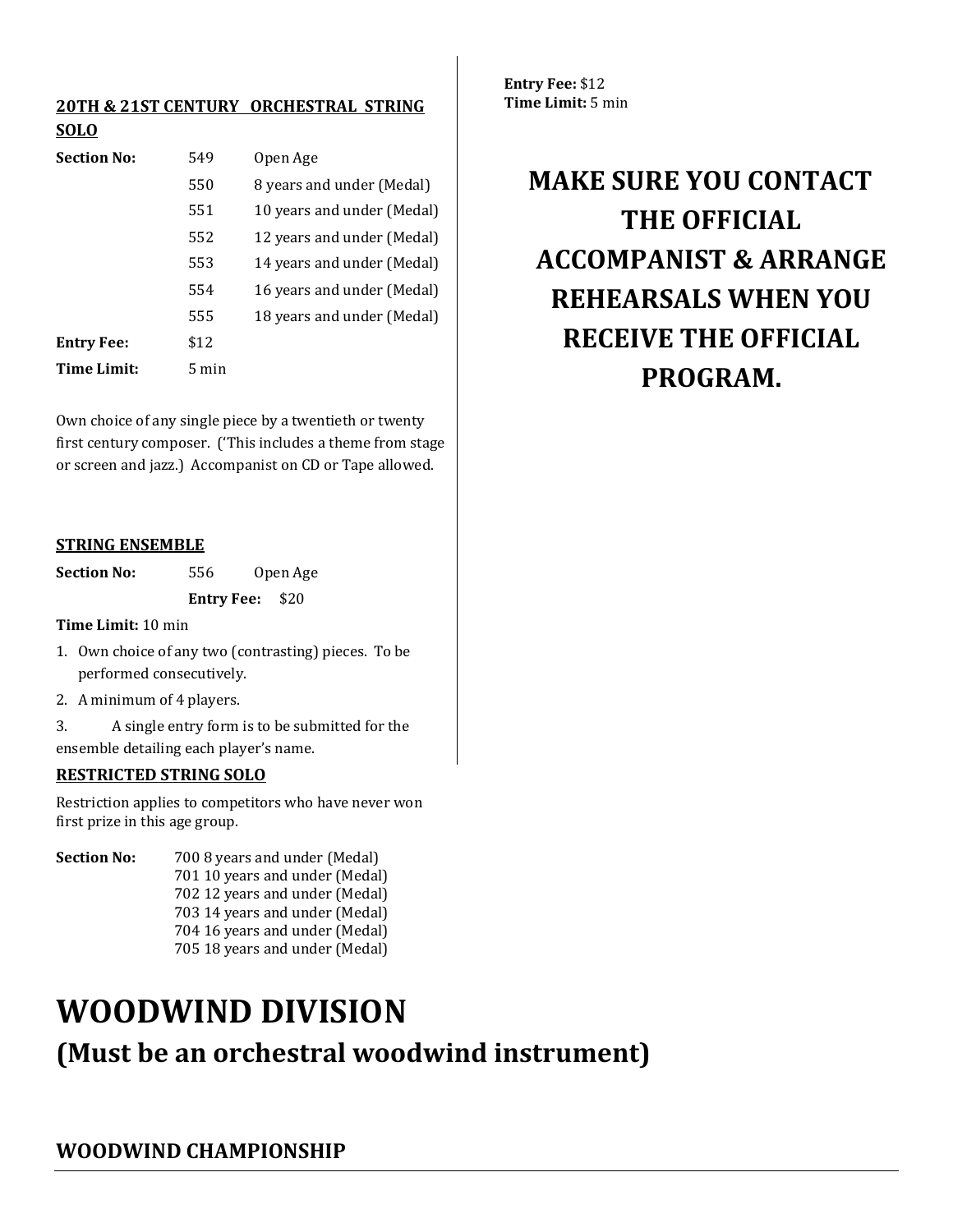Section No: 557 Open Age

**Entry Fee:** \$10 **First Prize:** \$150

**Time Limit:** 12 min

1. Two contrasting works from the standard repertoire.

2. Minimum of 3 competitors.

3. Competitors must compete in 3 other sections.

## **Sponsored by:**

## **WOODWIND JUNIOR CHAMPIONSHIP**

| <b>Section No:</b> | 557A           | <b>14 Years &amp; Under</b> |      |
|--------------------|----------------|-----------------------------|------|
| <b>Entry Fee:</b>  | \$12           | <b>First Prize:</b>         | \$50 |
| Time Limit:        | <b>10 min.</b> |                             |      |

- 1. Two contrasting works from the standard repertoire.
- 2. Minimum of 3 competitors.
- 3 Competitors must compete in 3 other sections.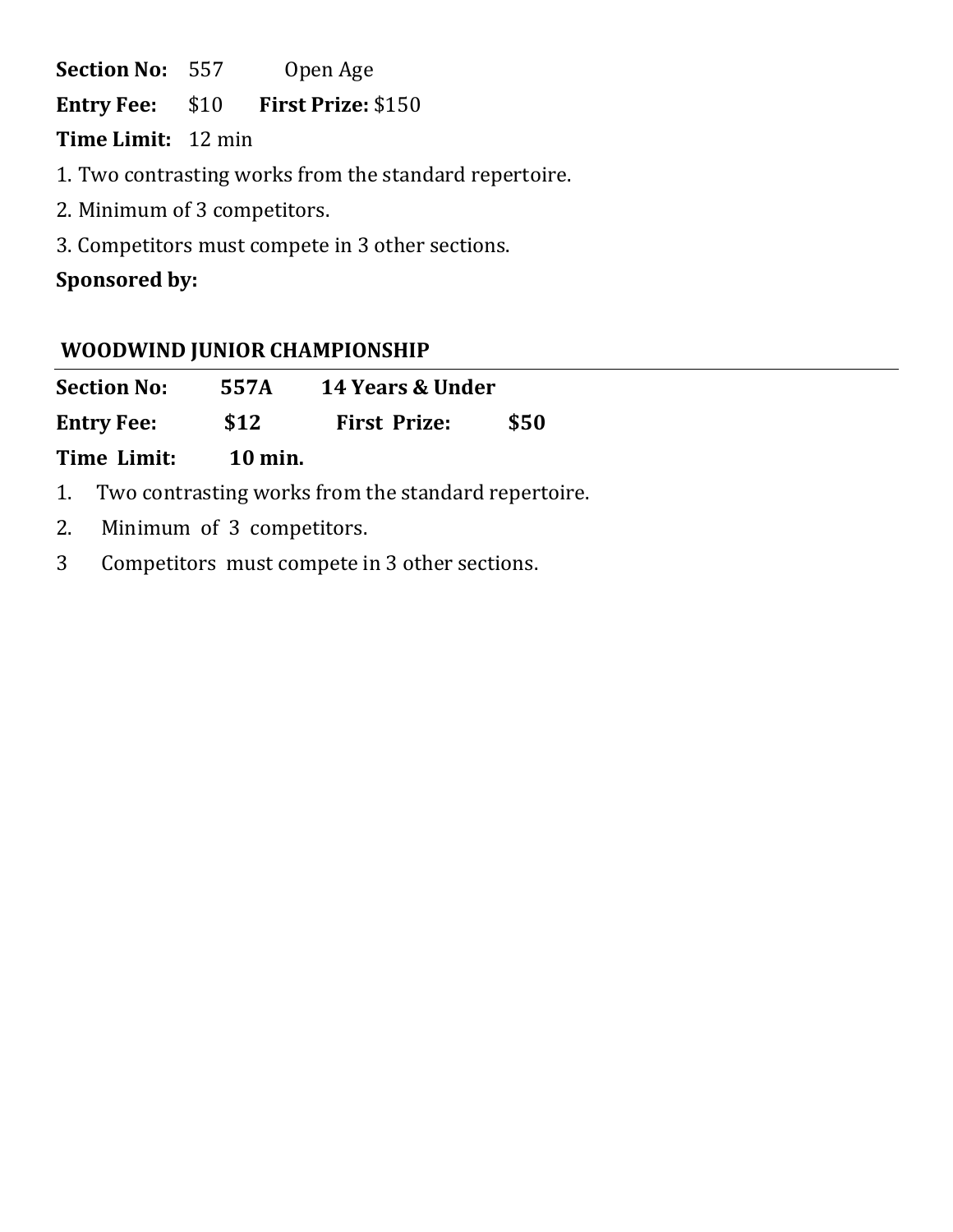#### **WOODWIND SOLO BAROQUE & CLASSICAL PERIOD**

| <b>Section No:</b> | 564             | Open Age                   |
|--------------------|-----------------|----------------------------|
|                    | 565             | 10 years and under (Medal) |
|                    | 566             | 12 years and under (Medal) |
|                    | 567             | 14 years and under (Medal) |
|                    | 568             | 16 years and under (Medal) |
|                    | 569             | 18 years and under (Medal) |
| <b>Entry Fee:</b>  | \$12            |                            |
| Time Limit:        | $5 \text{ min}$ |                            |

Own choice of a work from the Baroque or Classical Period.

#### **WOODWIND SOLO ROMANTIC PERIOD**

| <b>Section No:</b> | 570               | Open Age                   |
|--------------------|-------------------|----------------------------|
|                    | 571               | 10 years and under (Medal) |
|                    | 572               | 12 years and under (Medal) |
|                    | 573               | 14 years and under (Medal) |
|                    | 574               | 16 years and under (Medal) |
|                    | 575               | 18 years and under (Medal) |
| <b>Entry Fee:</b>  | \$12              |                            |
| Time Limit:        | $5 \text{ min}$ . |                            |
|                    |                   |                            |

Own choice of any one piece from the Romantic Period.

#### **WOODWIND SOLO 20TH & 21ST CENTURIES**

.

| <b>Section No:</b> | 576             | Open Age                   |
|--------------------|-----------------|----------------------------|
|                    | 577             | 10 years and under (Medal) |
|                    | 578             | 12 years and under (Medal) |
|                    | 579             | 14 years and under (Medal) |
|                    | 580             | 16 years and under (Medal) |
|                    | 581             | 18 years and under (Medal) |
| <b>Entry Fee:</b>  | \$12            |                            |
| <b>Time Limit:</b> | $5 \text{ min}$ |                            |

Own choice of any one piece from the 20th & 21st Centuries excluding Jazz, Stage & Screen & Popular repertoire.

## **WOODWIND SOLO STAGE & SCREEN & POPULAR**

| Section No: | 582   | Open Age                   |
|-------------|-------|----------------------------|
|             | 583   | 10 years and under (Medal) |
|             | 584   | 12 years and under (Medal) |
|             | 585   | 14 years and under (Medal) |
|             | 586   | 16 years and under (Medal) |
|             | 587   | 18 years and under (Medal) |
| Entrv Fee:  | \$12  |                            |
| Time Limit: | 5 min |                            |

Own choice of work from Stage & Screen or Popular repertoire.

#### **WOODWIND SOLO JAZZ**

| Section No:        | 588   | Open Age                   |
|--------------------|-------|----------------------------|
|                    | 589   | 10 years and under (Medal) |
|                    | 590   | 12 years and under (Medal) |
|                    | 591   | 14 years and under (Medal) |
|                    | 592   | 16 years and under (Medal) |
|                    | 593   | 18 years and under (Medal) |
| Entry Fee:         | \$12  |                            |
| <b>Time Limit:</b> | 5 min |                            |

Own choice may include improvisation.

#### **SPECIAL RESTRICTED WOODWIND SOLO**

| <b>Section No:</b> | 594   | Open Age                   |
|--------------------|-------|----------------------------|
|                    | 595   | 10 years and under (Medal) |
|                    | 596   | 12 years and under (Medal) |
|                    | 597   | 14 years and under (Medal) |
|                    | 598   | 16 years and under (Medal) |
|                    | 599   | 18 years and under (Medal) |
| <b>Entry Fee:</b>  | \$12  |                            |
| Time Limit:        | 5 min |                            |

"Restricted Woodwind Solo" open only to entrants who have never received first place in a woodwind section of any Eisteddfod previously. Any genre.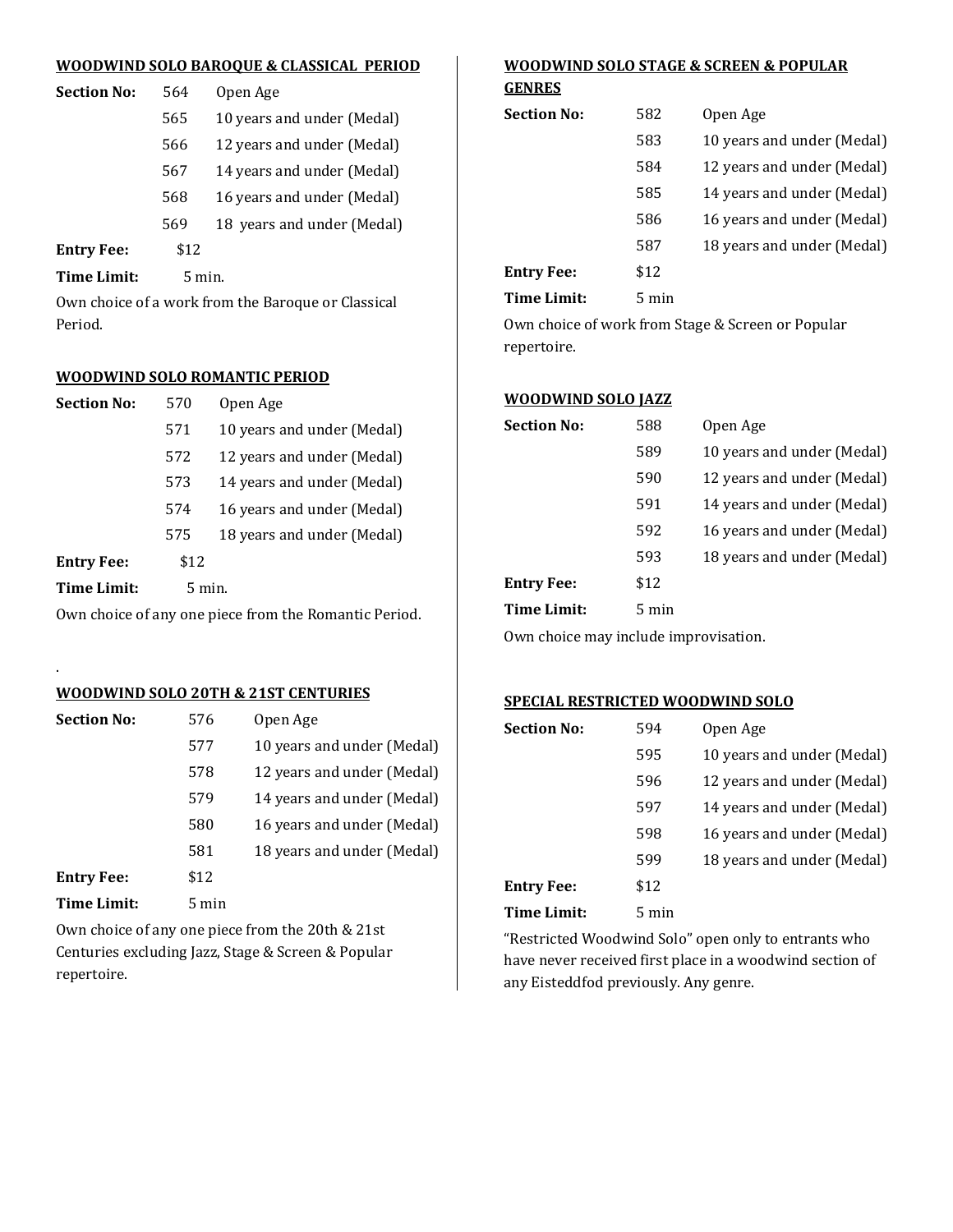# **ENSEMBLE DIVISION .**

#### **Instrumental Duet or Trio**

.

| <b>Section No:</b> | 631        | Open Age                   |
|--------------------|------------|----------------------------|
| <b>Entry Fee:</b>  | \$18 total | <b>Time Limit:</b> 10 min  |
| <b>Section No:</b> | 632        | 10 years and under (Medal) |
|                    | 633        | 12 years and under (Medal) |
|                    | 634        | 14 years and under (Medal) |
|                    | 635        | 16 years and under (Medal) |
|                    | 636        | 18 years and under (Medal) |
| Time Limit:        | 8 min      |                            |

- 1. Own choice of any piece.
- 2. Any combination of string, brass or woodwind instruments with piano accompaniment or unaccompanied.
- 3. A single entry form is to be submitted for the duet or trio, detailing each player's name.

## **Instrumental Ensemble Championship**

| <b>Section No:</b> | 637  | Open Age                   |             |                  |
|--------------------|------|----------------------------|-------------|------------------|
| <b>Entry Fee:</b>  | \$20 | <b>First Prize \$100</b>   | Time Limit: | $10 \text{ min}$ |
| Sponsored by:      |      |                            |             |                  |
| <b>Section No:</b> | 638  | 10 years and under (Medal) |             |                  |
|                    | 639  | 12 years and under (Medal) |             |                  |
|                    | 640  | 14 years and under (Medal) |             |                  |
|                    | 641  | 16 years and under (Medal) |             |                  |
|                    | 642  | 18 years and under (Medal) |             |                  |
| <b>Entry Fee:</b>  | \$22 |                            |             |                  |

- 1. Own choice of any two (contrasting) pieces. To be performed consecutively.
- 2. Any combination of brass, woodwind or stringed instruments (where the piano may be at most one of the instruments).
- 3. A minimum of 4 players.
- 4. A single entry form is to be submitted for the ensemble detailing each player's name.

## **Contemporary/Rock or Jazz Ensemble**

| <b>Section No:</b> | 643  | Open Age                   |                  |
|--------------------|------|----------------------------|------------------|
|                    | 644  | 10 years and under (Medal) |                  |
|                    | 645  | 12 years and under (Medal) |                  |
|                    | 646  | 14 years and under (Medal) |                  |
|                    | 647  | 16 years and under (Medal) |                  |
|                    | 648  | 18 years and under (Medal) |                  |
| <b>Entry Fee:</b>  | \$22 | Time Limit:                | $10 \text{ min}$ |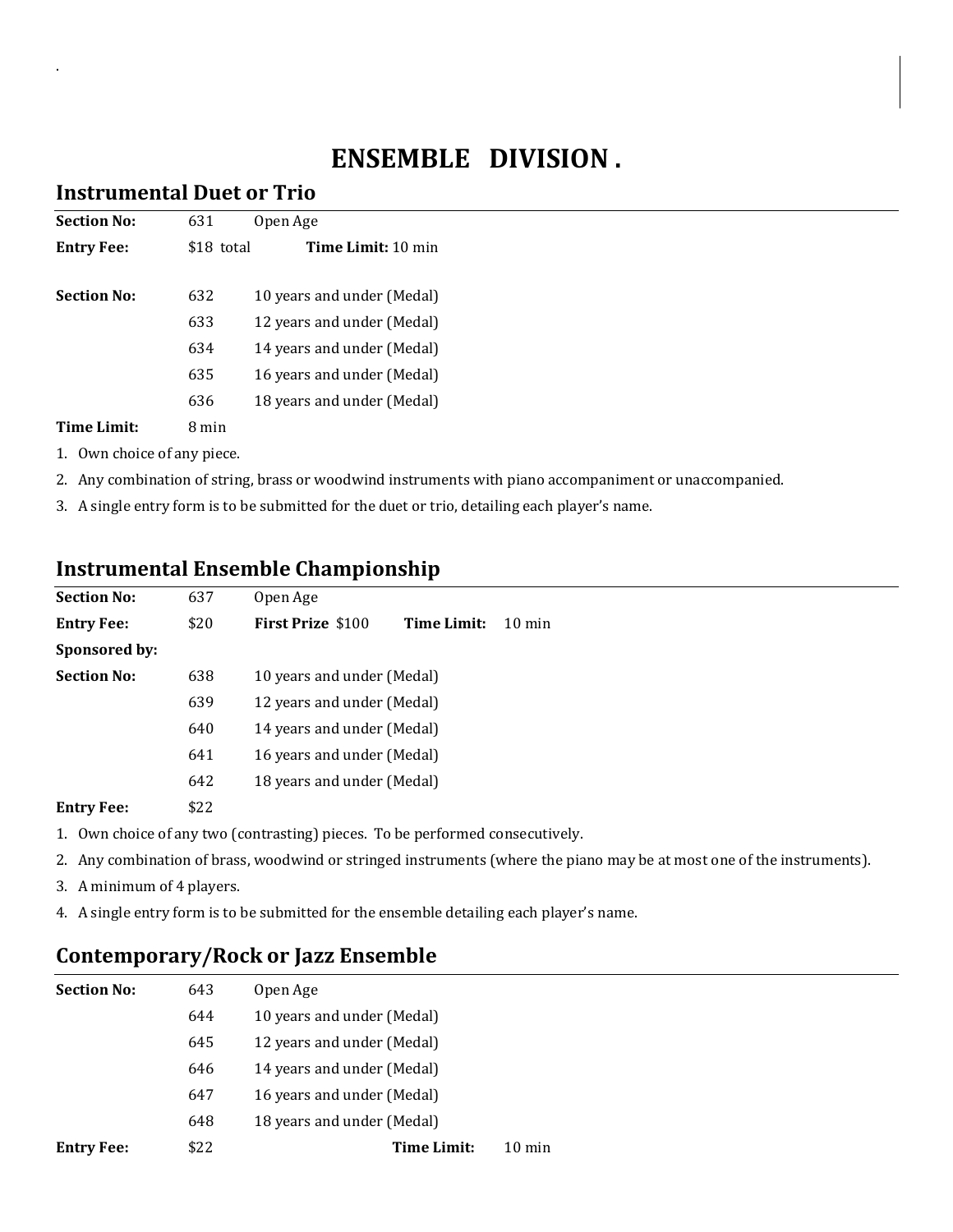# **BRASS DIVISION**

#### **BRASS CHAMPIONSHIP**

| <b>Section No:</b> | 600   | Open Age                 |  |
|--------------------|-------|--------------------------|--|
| <b>Entry Fee:</b>  | \$12  | <b>First Prize \$150</b> |  |
| Time Limit:        | 8 min |                          |  |

**Sponsored by:** 

- Own choice of work from the standard repertoire
- Minimum of 3 competitors
- Entrants must compete in 3 other sections.

#### **BRASS SOLO**

| <b>Section No:</b> | 601             | Open Age                   |
|--------------------|-----------------|----------------------------|
|                    | 602             | 10 years and under (Medal) |
|                    | 603             | 12 years and under (Medal) |
|                    | 604             | 14 years and under (Medal) |
|                    | 605             | 16 years and under (Medal) |
|                    | 606             | 18 years and under (Medal) |
| <b>Entry Fee:</b>  | \$12            |                            |
| <b>Time Limit:</b> | $5 \text{ min}$ |                            |

Own choice of any one piece in the general classical repertoire

#### **BRASS SOLO 20TH & 21ST CENTURIES**

| <b>Section No:</b> | 607   | Open Age                   |
|--------------------|-------|----------------------------|
| <b>Section No:</b> | 608   | 10 years and under (Medal) |
|                    | 609   | 12 years and under (Medal) |
|                    | 610   | 14 years and under (Medal) |
|                    | 611   | 16 years and under (Medal) |
|                    | 612   | 18 years and under (Medal) |
| <b>Entry Fee:</b>  | \$12  |                            |
| Time Limit:        | 5 min |                            |

Own choice of any one piece from the 20th or 21st Centuries.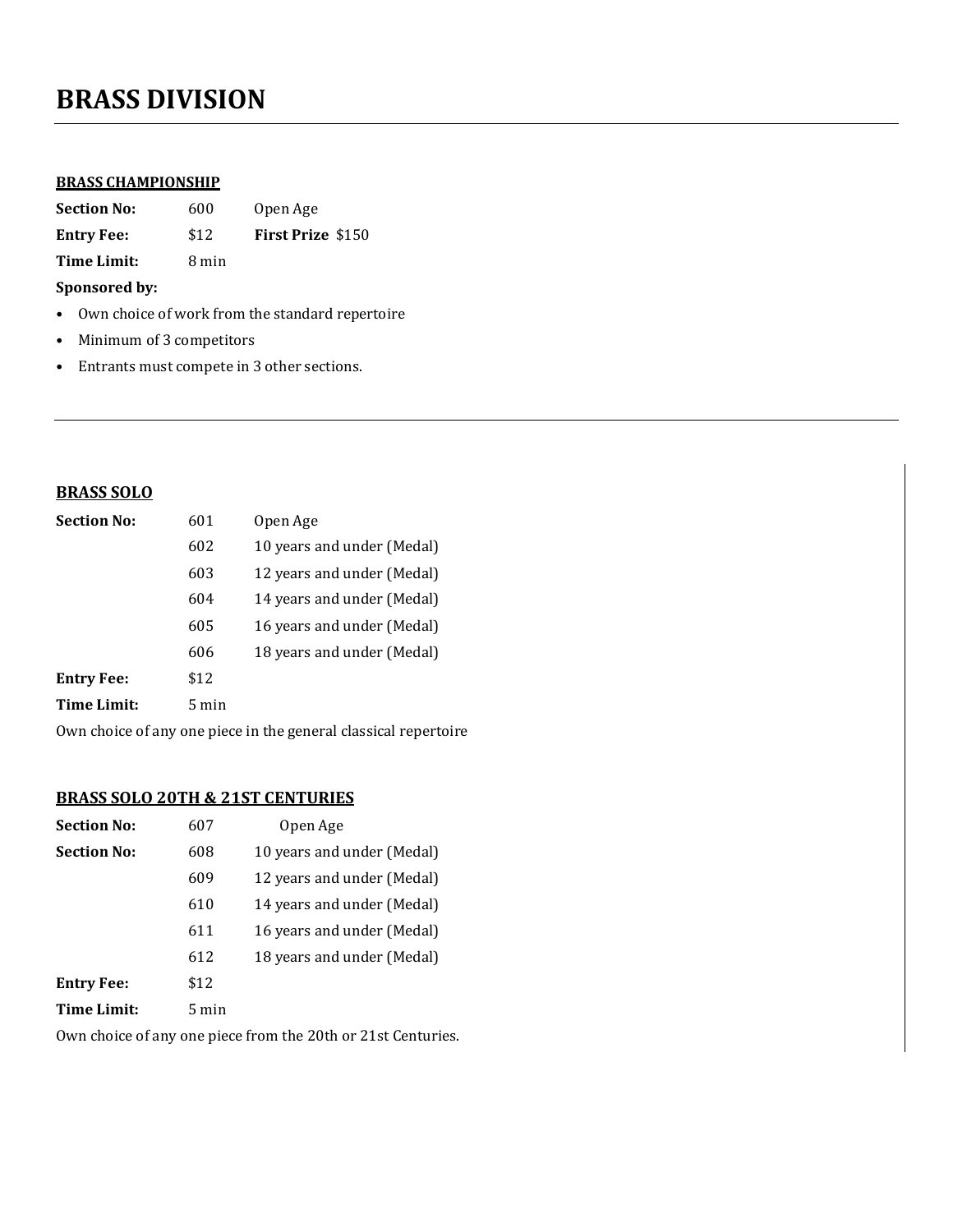#### **BRASS SOLO STAGE SCREEN OR POPULAR SONG**

| <b>Section No:</b> | 613             | Open Age                   |
|--------------------|-----------------|----------------------------|
|                    | 614             | 10 years and under (Medal) |
|                    | 615             | 12 years and under (Medal) |
|                    | 616             | 14 years and under (Medal) |
|                    | 617             | 16 years and under (Medal) |
|                    | 618             | 18 years and under (Medal) |
| <b>Entry Fee:</b>  | \$12            |                            |
| Time Limit:        | $5 \text{ min}$ |                            |

Own choice of work from Stage Screen or Popular Song Repertoire.

#### **BRASS JAZZ SOLO**

| <b>Section No:</b> | 619   | Open Age                   |
|--------------------|-------|----------------------------|
|                    | 620   | 10 years and under (Medal) |
|                    | 621   | 12 years and under (Medal) |
|                    | 622   | 14 years and under (Medal) |
|                    | 623   | 16 years and under (Medal) |
|                    | 624   | 18 years and under (Medal) |
| <b>Entry Fee:</b>  | \$12  |                            |
| Time Limit:        | 6 min |                            |

Own choice – may include improvisation.

#### **Special Restricted Brass Solo**

| <b>Section No:</b> | 625   | Open Age                   |
|--------------------|-------|----------------------------|
|                    | 626   | 10 years and under (Medal) |
|                    | 627   | 12 years and under (Medal) |
|                    | 628   | 14 years and under (Medal) |
|                    | 629   | 16 years and under (Medal) |
|                    | 630   | 18 years and under (Medal) |
| <b>Entry Fee:</b>  | \$12  |                            |
| Time Limit:        | 6 min |                            |

"Restricted Brass Solo" open only to entrants who have never received first place in a brass section of any Eisteddfod previously. Own choice.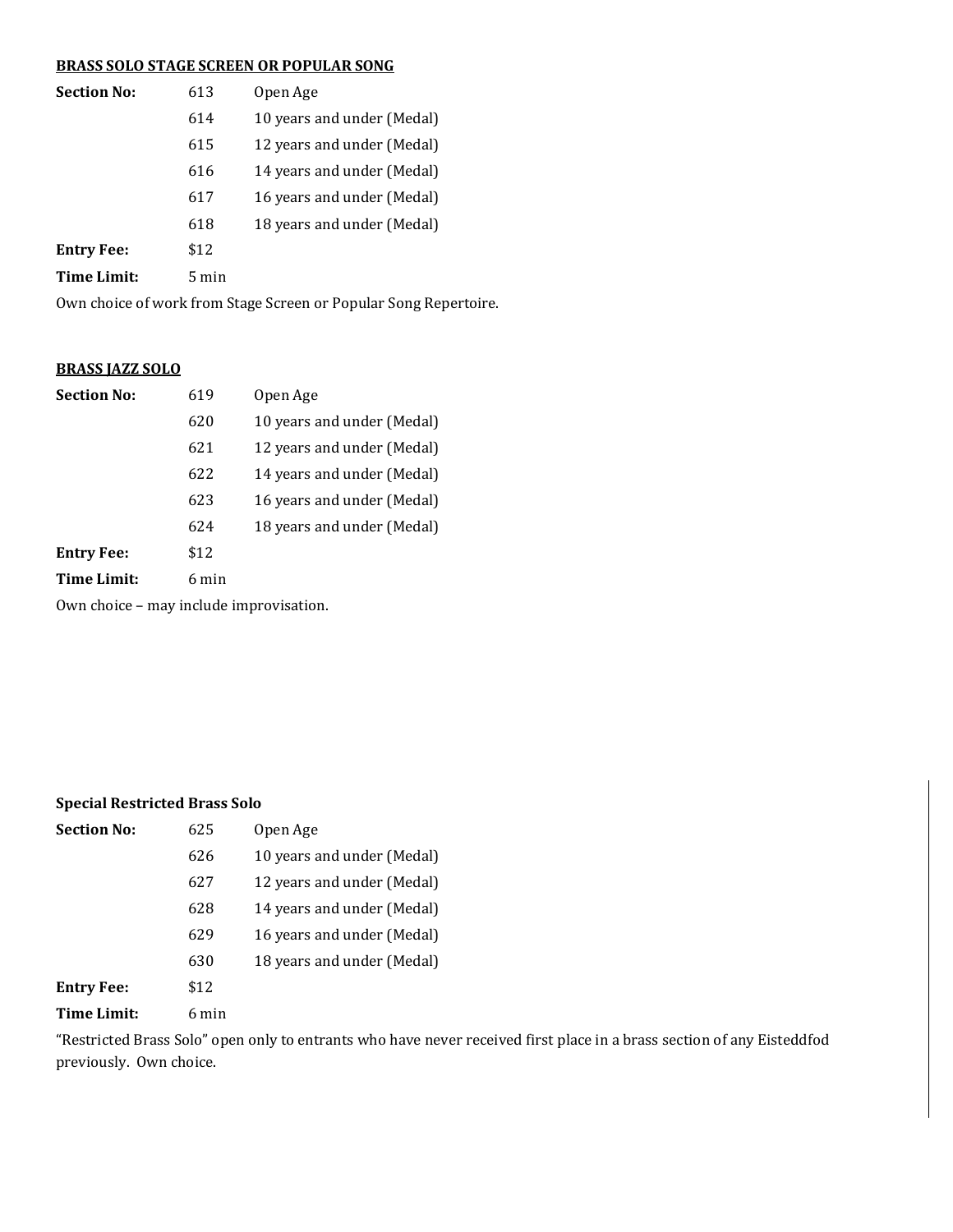## 2022 LAKE MACQUARIE EISTEDDFOD

Hosted by Lake Macquarie Music Society

# Official Entry Form Instrumental DIVISION

# **ALL ENTRIES ARE TO BE SUBMITTED ONLINE AT STARDOM.COM.AU**

| <b>Section #</b> | <b>Entrant's Name   Age (as at 31/12/19)</b> | D.O.B            | <b>Entry Fee</b> |
|------------------|----------------------------------------------|------------------|------------------|
|                  |                                              |                  |                  |
|                  |                                              |                  |                  |
|                  |                                              |                  |                  |
|                  |                                              |                  |                  |
|                  |                                              |                  |                  |
|                  |                                              |                  |                  |
|                  |                                              |                  |                  |
|                  |                                              | <b>ADMIN FEE</b> | \$10             |
|                  |                                              | <b>TOTAL</b>     |                  |

### ENTRIES CLOSE ON FRIDAY 12TH AUGUST 2022**.**

Late entries will be accepted for 1 week only accompanied by a \$20 late fee.

#### No entries will be accepted without payment of the full entry fee.

| <b>NAME</b>                                             | <b>PHONE</b> |           |  |
|---------------------------------------------------------|--------------|-----------|--|
| <b>ADDRESS</b>                                          |              |           |  |
| <b>EMAIL</b>                                            |              |           |  |
| <b>Official Accompanist Required:</b>                   | <b>YES</b>   | <b>NO</b> |  |
| Do you identify as Aboriginal or Torres Strait Islander | <b>YES</b>   | <b>NO</b> |  |
| .                                                       |              |           |  |

Submit your entry to: **STARDOM.COM.AU**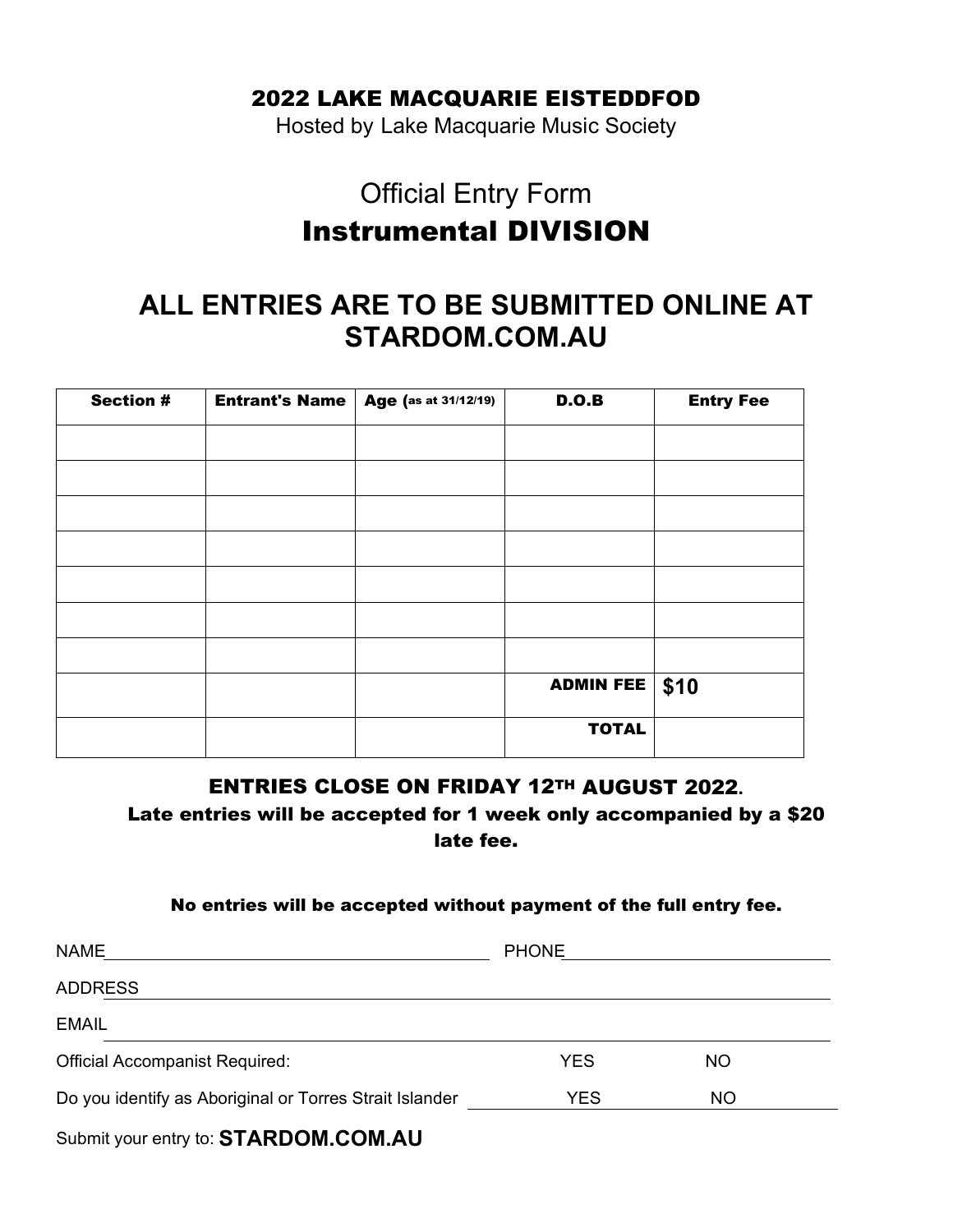# **LAKE MACQUARIE MUSIC SOCIETY**

## **EISTEDDFOD**

# **RULES and CONDITIONS**

#### **General**

- 1 Entries must be submitted on the Official Entry Form attached to the syllabus or printed from the website at www.lakemacquariemusicsociety.org.au, and accompanied by the correct entry fees.
- 2 Age is determined as at 31st December of year of entry. Entrants may enter events in older age groups, but must abide by age limitations as specified in the syllabus and not compete in sections with younger competitors.
- 3 The Lake Macquarie Music Society reserves the right to amend or refuse any entry, to alter the prizes or reduce the available prizes as published, or cancel or combine events which have insufficient entries.
- 4 Entry fees are not refundable except where an event is cancelled or an entry refused.
- 5 The use of recording devices is strictly prohibited.
- 6 The decision of The Music Society in all questions of dispute arising out of, or not provided for, by these rules and conditions will be final. No dispute will become the subject of any appeal at law.
- 7 Late entries are only accepted if reasonably able to be timetabled. All late entries must be accompanied by the designated late entry fee.
- 8 Winners of aggregate prizes & major championships, and outstanding performers may be invited to perform in an Eisteddfod Concert.

#### **Performance**

- 9 Entrants must register at the door at least 30 minutes prior to the start of their session, eg 9am for a 9.30 start. Failure to do so will result in forfeiture of the entrant's right to compete.
- 10 No entrant may present the same piece in more than one event, unless otherwise specified.
- 11 *A copy of the music to be performed must be provided for the adjudicator*. It should be handed to the Music Coordinator immediately after registration at the door upon arrival. Original music must be collected by the competitor at the end of the session. All care taken but no responsibility for music left behind.
- 12 Copyright laws will be strictly adhered to and the entrant must have the original of a published work (where available) in order to compete. All photo copies will be destroyed at the end of sessions. The music society will not be liable for any copyright infringement.
- 13 An official accompanist will be provided where required. If needed, the use of the official accompanist must be noted on the entry form. It is the responsibility of the competitor to supply a copy of the music to the official accompanist at least 14 days prior to the performance. The cost of rehearsals with the official accompanist is the responsibility of the competitor.
- 14 Entrants must not be prompted or coached while performing. Prompting will result in immediate disqualification.
- 15 Performances must be kept within the specified time limits.
- 16 Unless otherwise indicated, "backing tapes or CD's" are not acceptable accompaniment.
- 17 Restricted Sections are for competitors who have never won 1st Prize in any Eisteddfod in a section of their own age group. Competitors may compete in a higher age group.eg an eight year old singer who has won as an eight year old restricted section may compete in a ten year's section of restricted singers but not in eight year sections.
- 18 Special Restricted Sections are for competitors who have never won 1st Prize in any Eisteddfod in any age group in the same division. Winners may never compete again in a Special Restricted Section. They may compete in the Restricted sections in the appropriate age group.
- 19 Entrants should present themselves with a suitable standard of dress.
- 20 Any protest shall be lodged in writing with the section convenor, accompanied by a deposit of \$20. The protest will be considered and decided upon within half an hour of the section's completion. A successful protest will result in return of the deposit.